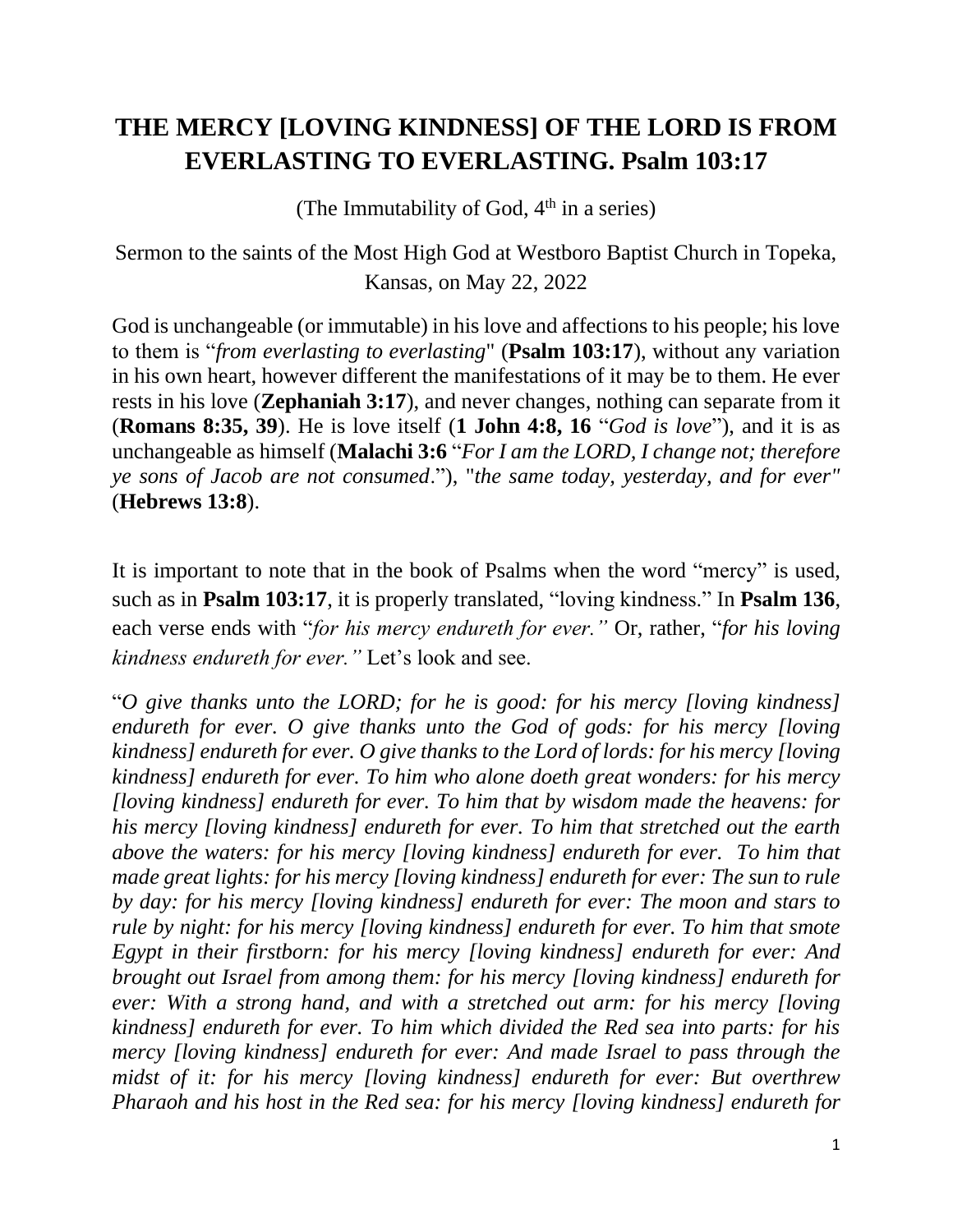*ever. To him which led his people through the wilderness: for his mercy [loving kindness] endureth for ever. To him which smote great kings: for his mercy [loving kindness] endureth for ever: And slew famous kings: for his mercy [loving kindness] endureth for ever: Sihon king of the Amorites: for his mercy [loving kindness] endureth for ever: And Og the king of Bashan: for his mercy [loving kindness] endureth for ever: And gave their land for an heritage: for his mercy [loving kindness] endureth for ever: Even an heritage unto Israel his servant: for his mercy [loving kindness] endureth for ever. Who remembered us in our low estate: for his mercy [loving kindness] endureth for ever: And hath redeemed us from our enemies: for his mercy [loving kindness] endureth for ever. Who giveth food to all flesh: for his mercy [loving kindness] endureth for ever. O give thanks unto the God of heaven: for his mercy [loving kindness] endureth for ever*." (**Psalm 136:1-26**)

If a three-fold cord is not quickly broken (**Ecclesiastes 4:12**); consider the strength of this 26-fold cord of **Psalm 136**. Repetition by the Holy Spirit has a purpose.

**Psalm 89:2**: "*For I have said, Mercy [loving kindness] shall be built up for ever: thy faithfulness shalt thou establish in the very heavens*."

**Psalm 100:5**: "*For the LORD is good; his mercy [loving kindness] is everlasting; and his truth endureth to all generations*."

**Isaiah 45:17**: "*But Israel shall be saved in the LORD with an everlasting salvation: ye shall not be ashamed nor confounded world without end*."

**Jeremiah 31:3**: "*The LORD hath appeared of old unto me, saying, Yea, I have loved thee with an everlasting love: therefore with lovingkindness have I drawn thee*."

**Ephesians 2:4-7**: "*But God, who is rich in mercy, for his great love wherewith he loved us, Even when we were dead in sins, hath quickened us together with Christ, (by grace ye are saved;) And hath raised us up together, and made us sit together in heavenly places in Christ Jesus: That in the ages to come he might shew the exceeding riches of his grace in his kindness toward us through Christ Jesus*."

And for the final Bible reference **here** for this portion of the sermon, I refer you to **Romans Chapter 8**, which amplifies the doctrines of grace as the Church teaches ("*Salvation belongeth unto the Lord: thy blessing is upon thy people*." **Psalm 3:8**). and ends with this: "*Who shall separate us from the love of Christ? shall tribulation, or distress, or persecution, or famine, or nakedness, or peril, or sword?...For I am*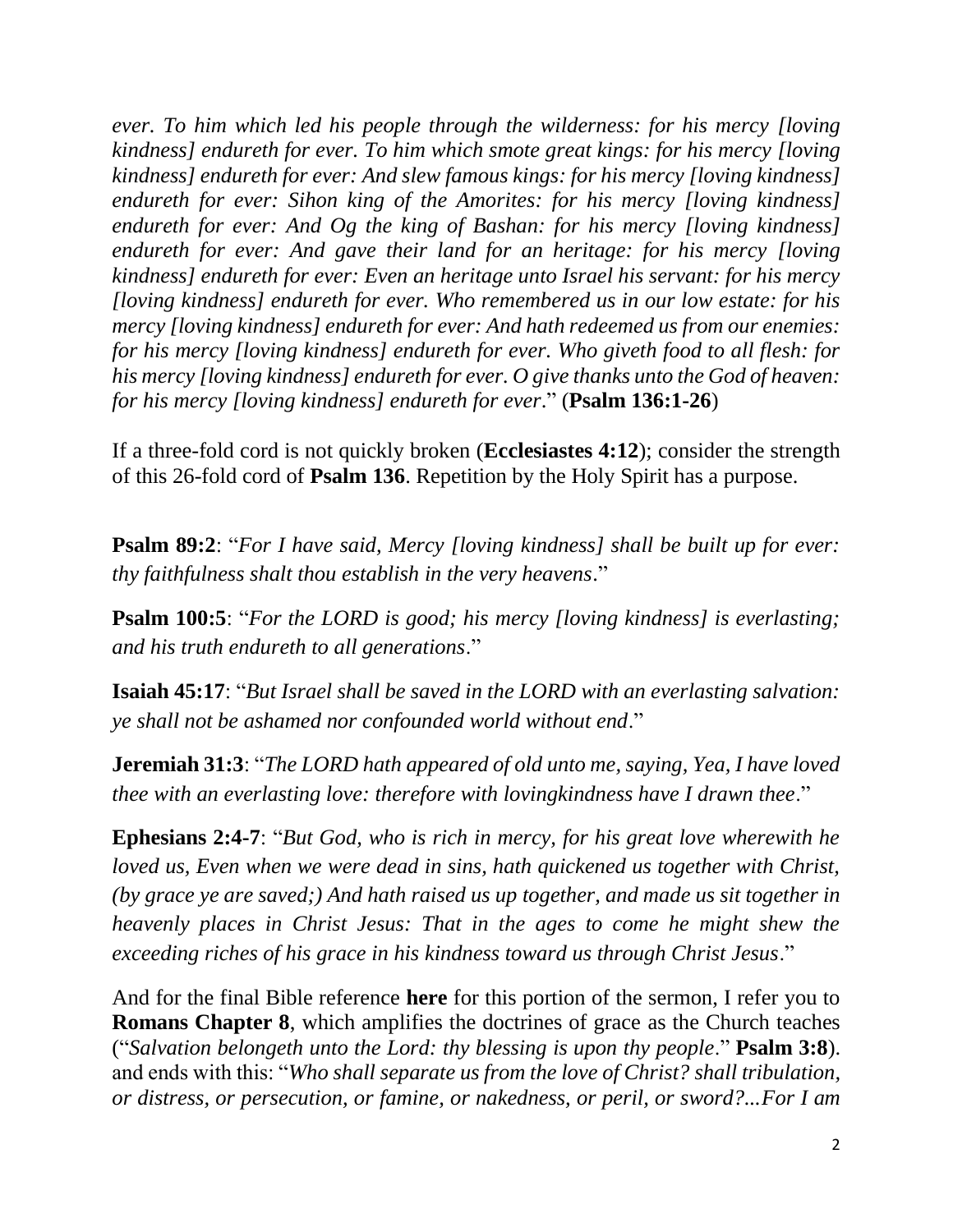*persuaded, that neither death, nor life, nor angels, nor principalities, nor powers, nor things present, nor things to come, Nor height, nor depth, nor any other creature, shall be able to separate us from the love of God, which is in Christ Jesus our Lord*." (**Romans 8:38-39**). The word "creature" is created thing. Time, or eternity, is a thing created by Almighty God.

As to **Zephaniah 3:17's**, "he will rest in his love" ["*The LORD thy God in the midst of thee is mighty; he will save, he will rejoice over thee with joy; he will rest in his love, he will joy over thee with singing*."] consider these things:

Trapp: "[He will rest in his love] And seek no further. Heb. He will be silent in his love, passing by small faults without any the least signification of his displeasure; as if he were even fond over his Church, and did err in his love towards her, as husbands are licensed to do toward their wives, Proverbs 5:19 ["*Let her be as* the loving hind and pleasant roe; let her breasts satisfy thee at all times; and be thou ravished always with her love."]. Some render it *obmutescet in amore suo,* he shall be dumb in his love, so as he cannot speak through excess of love. Lovers are so transported sometimes that they cannot utter their minds."

After he had created heaven and earth he rested. **Genesis 2:2-3**.

Spurgeon says that this clause teaches "the doctrine that Christ will always be faithful to those on whom he has set his heart's affection."

Spurgeon devoted a sermon to this clause from **Zephaniah 3:17**, "*he will rest in his love*." And he has some good things in that sermon.

"There are some who teach that Christ's love may be set on a man, and yet that it may afterwards be removed from him. Where, then, remains the comfort of God's people if their teaching is true? But, thank God, it is not true; for the promise of the text is that Jesus "will rest in his love." If their doctrine is according to the Scriptures, where is the value of Christ's affection at all? In what respects can he be said to stick closer than a brother? How can it be true that many waters cannot quench his love, neither can the floods drown it? If these men are right, must not the apostle Paul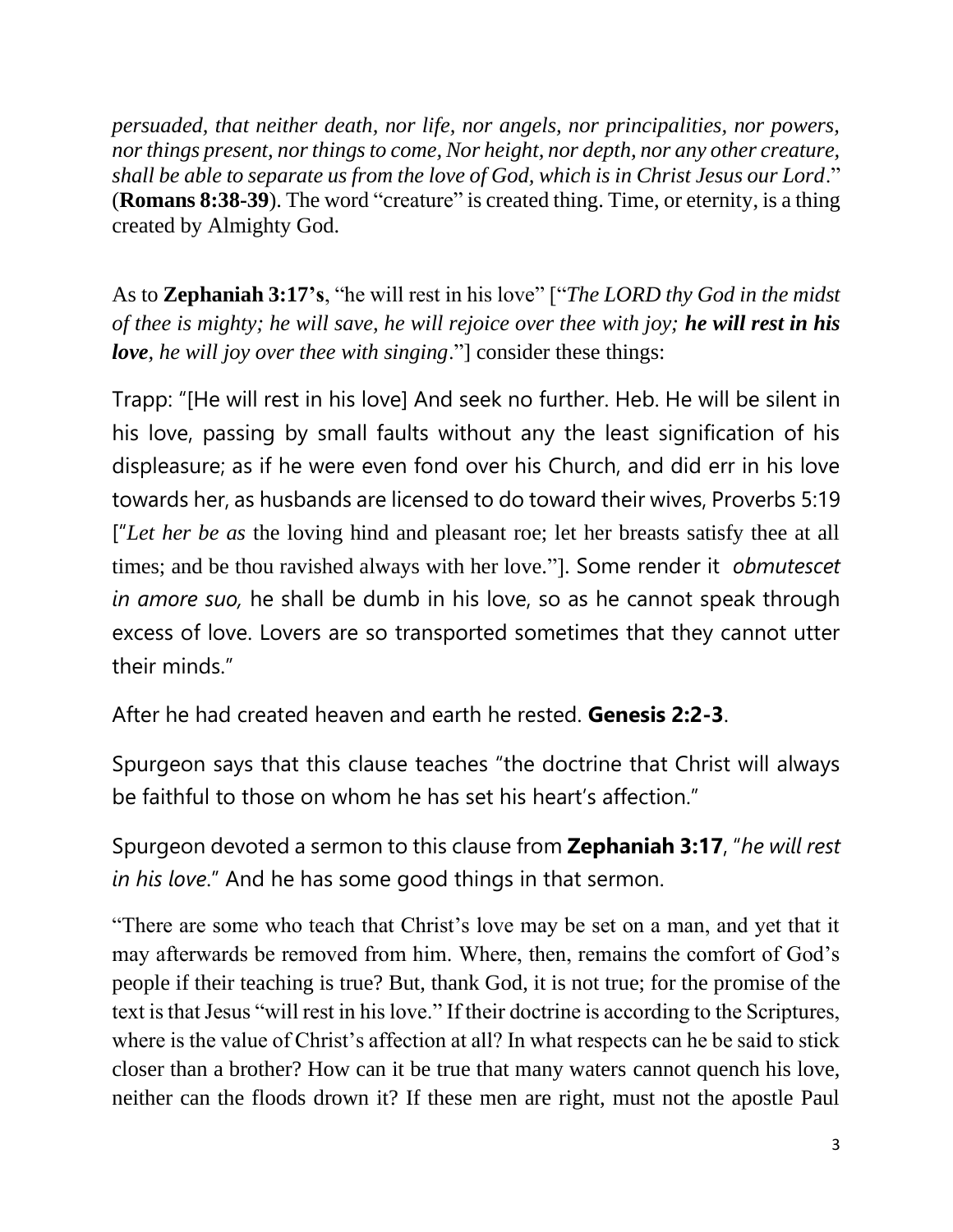have been wrong when he declared that he was persuaded that neither death, nor life, nor angels, nor principalities, nor powers, nor things present, nor things to come, nor height, nor depth, nor anything else in all of creation should ever be able to separate the saints from the love of God which is in Christ Jesus their Lord? Shall we imagine that the apostle was mistaken, and suppose that this erroneous teaching is the truth of God? Shall we turn away from the positive testimony of Holy Scripture, and believe the falsehoods of men in its place, especially when that Scripture is itself so full of consolation for God's people that, if it can ever be proved to be untrue, they may put their hands on their loins in agony of woe, and go to their graves full of misery and despair?"

Gill says: "[H]e will rest in his love; continue in his love, without any variation or change; nothing shall separate from it; it shall always remain the same; he will take up his contentment and satisfaction in it; he will solace himself with it; it will be a pleasing thing to him to love his people, and to show it to them; he will take the utmost complacency and delight in expressing his love by words and deeds unto them: or, as some render it, "he will be silent because of his love"  $\{r\}$ ; and not upbraid them with their sins; or reprove, correct, and chastise them in his hot displeasure; or say one word in a way of vindictive wrath: and he "will make" all others "silent"; every enemy, or whatever is contrary to them; such is his great love to them *{s }*; he will forgive their iniquities, and cover their sins, and in love to them cast them behind his back."

The fall of Adam made no difference in the immutability of his love. Though the special objects of his love fell with Adam, in his transgression, into the depths of sin and misery, this did not hinder his love. God continued his love, and manifested it in sending his Son to be the propitiation for their sins, and commended it (**Romans 5:8**: "*But God commendeth his love toward us, in that, while we were yet sinners, Christ died for us*."), by giving full proof and demonstration of it, in the delivery of Christ to death for them, even while they were yet sinners.

Nor does the sinful state and condition they were brought into, and continue in from their birth to their conversion, make any alteration in his love. In order to further prove the great love with which he loves them, he "*quickens them when dead in trespasses and sins*" (**Ephesians 2:4-5**). He looks upon them in all the impurity of their natural state, and says to them, "*live*" (**Ezekiel 16:6,8**); and this time, as it is a time of life, it is a time of open love. **Ephesians 2:4-5**: "*But God, who is rich in*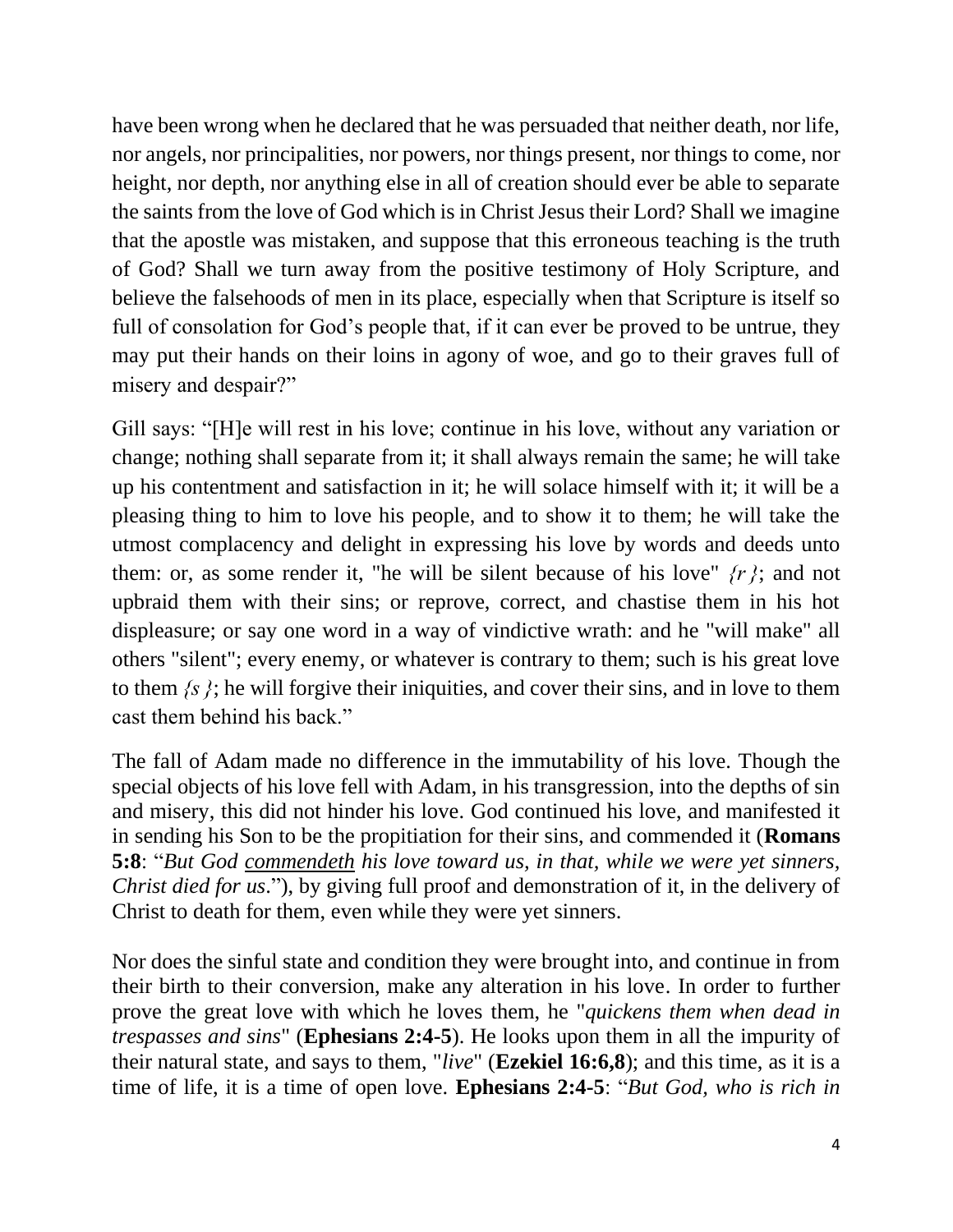*mercy, for his great love wherewith he loved us, Even when we were dead in sins, hath quickened us together with Christ, (by grace ye are saved;)."* **Ezekiel 16:6,8**: "*And when I passed by thee, and saw thee polluted in thine own blood, I said unto thee when thou wast in thy blood, Live; yea, I said unto thee when thou wast in thy blood, Live. … Now when I passed by thee, and looked upon thee, behold, thy time was the time of love; and I spread my skirt over thee, and covered thy nakedness: yea, I sware unto thee, and entered into a covenant with thee, saith the Lord GOD, and thou becamest mine."* **Titus 3:3-5**: "*For we ourselves also were sometimes foolish, disobedient, deceived, serving divers lusts and pleasures, living in malice and envy, hateful, and hating one another. But after that the kindness and love of God our Saviour toward man appeared, Not by works of righteousness which we have done, but according to his mercy he saved us, by the washing of regeneration, and renewing of the Holy Ghost*."

Back to Spurgeon's sermon on "*he will rest in his love*" of **Zephaniah 3:17**:

"[I]f Christ had intended to cast us away because of our sins, why did he ever take us on? Did he not know, beforehand, that we should be rebellious, and did not his omniscient eye see all our sins, and detect all our follies? Are we ungrateful? He knew that we would be. Are our sins extremely heinous? He knew how heinous they would be. He could foresee everything; every spot that was to be on us, was on us before his omniscient eye when he chose us; every fault that we should commit was already committed in his estimation. He foreknew and foresaw everything; yet he chose us just as we were. If he had intended to abandon us, and cast us away, would he ever have accepted us at all? If Jesus meant to divorce his bride, foreknowing all her faults, would he ever have espoused her? If he determined to cast away his adopted child, since he knew that child's unfaithfulness, would he ever have adopted him? Oh, do not think, beloved, that Christ would have done all that he has done for nothing, that he would have come from heaven to earth, and have even gone from the cross to the grave, and allowed his spirit to descend into the abode of the dead, on a useless errand! Would he not have recoiled, and said, "I know my bride will prove to be unworthy, therefore I will not espouse her?" But since he has espoused her, and has put the red ring of his own atonement on her finger, and has so far been faithful to her, what shall ever constrain him to divorce her? What can ever induce him to cast from his bosom her whom he died to save? It must be true that "he will rest in his love," for he has so far rested in it, though he has had much to mourn over in his chosen ones."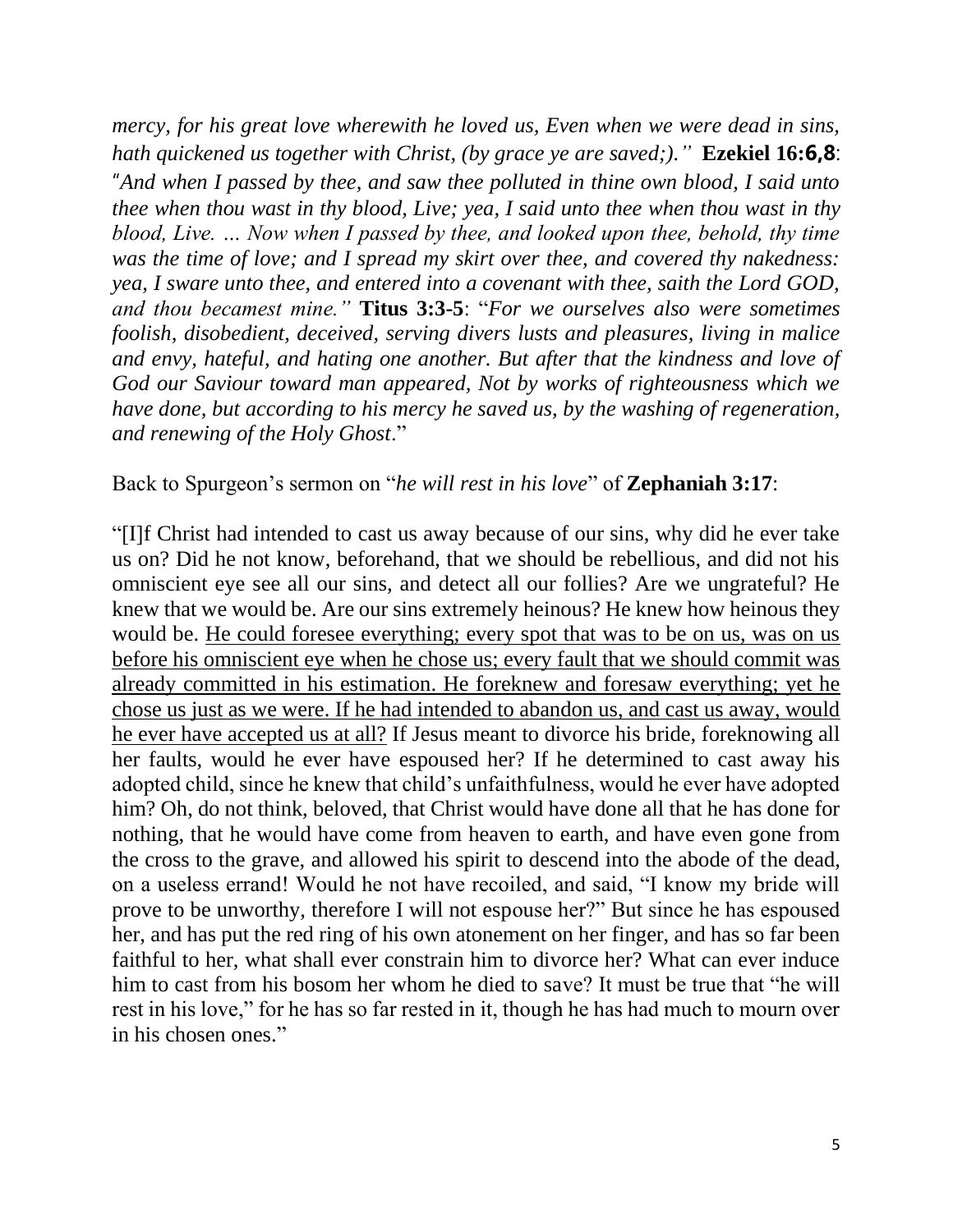Nor do the hidings of God's face from them after conversion, prove any change in his love to them. For though he hides his face from them, and forsakes them for a moment, in a little seeming wrath, to show his resentment at their sins, to bring them to a sense of them, to humble them before him, and to cause them to seek his face and favor; yet with great mercies he gathers them again to himself, in the most tender manner, and with lovingkindness. He has mercy on them; and, for the strengthening of their faith in his love, swears he will not be wroth with them; and declares his lovingkindness to be more immoveable than hills and mountains. **Isaiah 54:7-10**: "*For a small moment have I forsaken thee; but with great mercies will I gather thee. In a little wrath I hid my face from thee for a moment; but with everlasting kindness will I have mercy on thee, saith the LORD thy Redeemer. For this is as the waters of Noah unto me: for as I have sworn that the waters of Noah should no more go over the earth; so have I sworn that I would not be wroth with thee, nor rebuke thee. For the mountains shall depart, and the hills be removed; but my kindness shall not depart from thee, neither shall the covenant of my peace be removed, saith the LORD that hath mercy on thee*."

Afflictions are no evidence of a change of affections to them; though he may thoroughly chastise them, and, as they may think, severely, yet he deals with them but as children. They are his dear sons and daughters, and pleasant children, in whom he takes the utmost complacency and delight. His chastisements are rather proofs of sonship, than arguments against it. God's rebukes of them are rebukes in love, and not in wrath and hot displeasure; though he visits their transgressions with a rod and stripes, he does not utterly, nor at all, take away his lovingkindness in Christ from them. **Jeremiah 31:18, 20**: "*I have surely heard Ephraim bemoaning himself thus; Thou hast chastised me, and I was chastised, as a bullock unaccustomed to the yoke: turn thou me, and I shall be turned; for thou art the LORD my God….Is Ephraim my dear son? is he a pleasant child? for since I spake against him, I do earnestly remember him still: therefore my bowels are troubled for him*; *I will surely have mercy upon him, saith the LORD*." **Hebrews 12:6-8**: "*For whom the Lord loveth he chasteneth, and scourgeth every son whom he receiveth. If ye endure chastening, God dealeth with you as with sons; for what son is he whom the father chasteneth not? But if ye be without chastisement, whereof all are partakers, then are ye bastards, and not sons*." **Revelation 3:19**: "As many as I love, I rebuke and chasten: be zealous therefore, and repent." **Psalm 89:32-33**: "*Then will I visit their transgression with the rod, and their iniquity with stripes. Nevertheless my lovingkindness will I not utterly take from him, nor suffer my faithfulness to fail.*" Nor is the unchangeableness of the love of God to his people to be disproved by his being said to be angry with them, and then to turn away his anger from them. **Isaiah**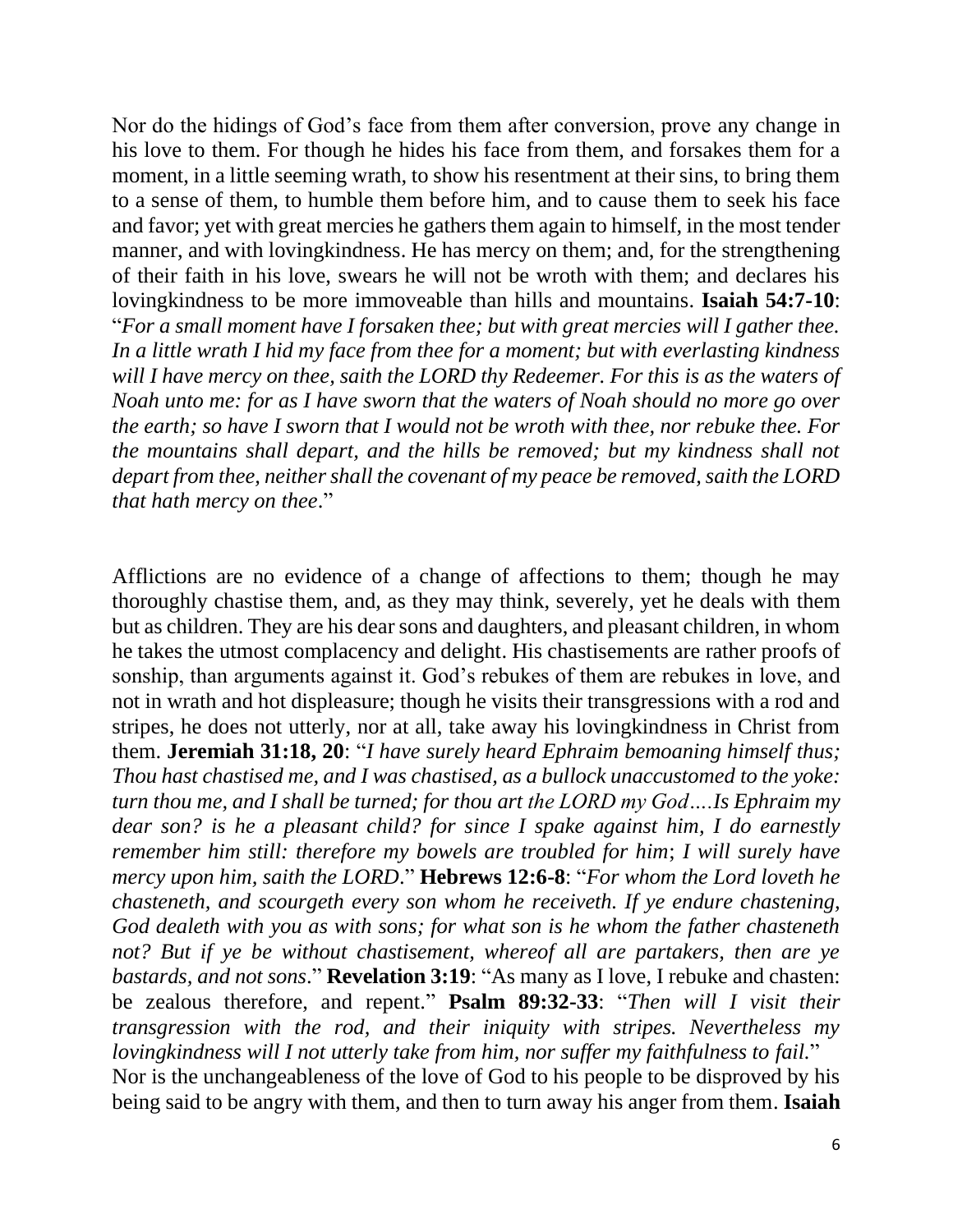**12:1**: "*And in that day thou shalt say, O LORD, I will praise thee: though thou wast angry with me, thine anger is turned away, and thou comfortedst me*." Anger is not opposite to love. Jacob was angry with his beloved Rachel (**Genesis 30:2** "*And Jacob's anger was kindled against Rachel: and he said, Am I in God's stead, who hath withheld from thee the fruit of the womb?"),* and a father may be angry with his beloved child, and love him not the less. The Bible is full of such teachings. See, for example the following: **Isaiah 10:25, Isaiah 40:1-2. Isaiah 51:3, Isaiah 54:8, Isaiah 57:15-18, Isaiah 66:13, Deuteronomy 30:1-3, Psalm 30:5, Psalm 85:1-3, Jeremiah 31:18-20, Ezekiel 39:24-29, Hosea 6:1, and Hosea 14:4-9**.

Wrath and hatred are opposed to love, which are never in the heart of God towards his beloved ones. This "anger" is said after the manner of men, and according to our apprehension of things. The Lord doing somewhat similar to men when they are angry, who frown and turn away. And when God frowns in his providence, and deserts his people for a while, they judge he is angry. In reality, it only shows his discipline at their sins, but not at their persons. And then, when he smiles upon them again, and manifests his pardoning grace and mercy, they conclude he has turned himself from the fierceness of his anger, **Psalm 85:2, 3**: "*Thou hast forgiven the iniquity of thy people, thou hast covered all their sin. Selah. Thou hast taken away all thy wrath: thou hast turned thyself from the fierceness of thine anger*."

In ending, I want to share one of John Kent's (1766-1843) hymns with you. A shipwright (ship builder) he lived in Bideford, Devonshire, which is on the coast of England near the Bristol Channel (southwest England). Our Matthias hales from Bradford, West Yorkshire, about 300 miles northeast (8 hours by train).

> 'Twas with an everlasting love That God his own elect embraced Before he made the worlds above, Or earth on her huge columns placed.

Long ere the sun's refulgent ray Primeval shades of darkness drove, They on his sacred bosom lay, Loved with an everlasting love.

Then, in His love and His decrees, Christ and His bride appeared as one,